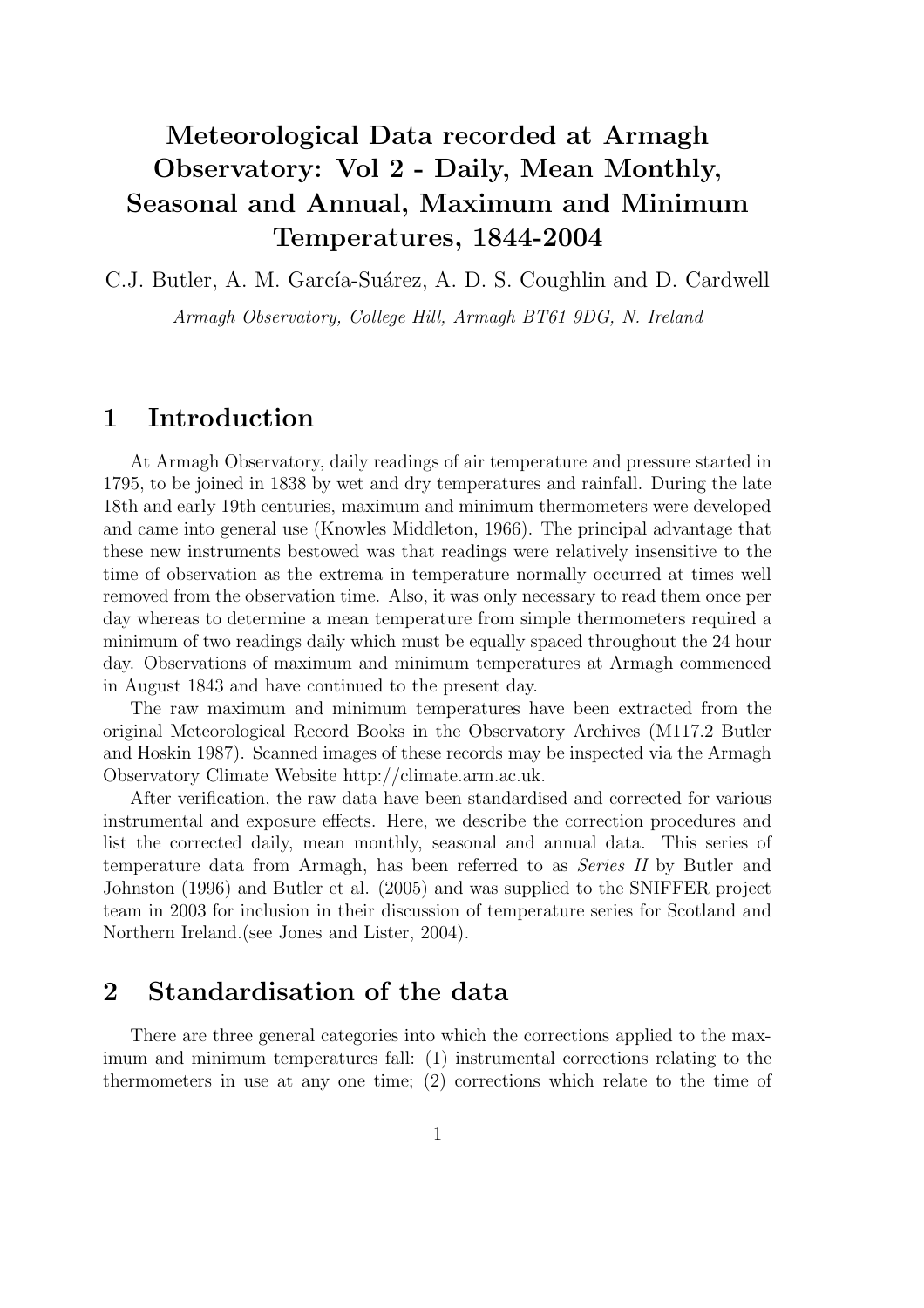observation, and (3) corrections relating to the exposure of the thermometers. For the current series the second category of correction is minimal for the reasons given above. However, a small correction is required to the monthly and seasonal means when the time of reading is switched from morning to evening. The third category, namely exposure, is the most difficult to correct for as detailed information concerning the exact location and exposure of instruments is sometimes not available, particularly for the early data and, even when we know what the exact location was, it may no longer be possible to reconstruct the conditions prevalent at the time in order to determine a correction. One of the most important corrections of this type arises from the switch from the north wall screen type of exposure common in the early 19th century to the Stevenson Screen which became standard in many parts of the world from the late 19th century on. In the following sections we discuss each of the above types of correction separately.

#### 2.1 Instrumental correction

Due to the physical disturbance required in reading and resetting maximum and minimum thermometers, they are more often broken than ordinary thermometers. In addition, maximum thermometers occasionally suffer from the detachment of parts of the mercury column which can give rise to appreciable errors. Such errors may not be noticed for some time, with the result that a systematic error is introduced into the temperature series. Errors of this nature are more common in the early to mid-19th century before regular inspection by Met. Office personnel was implemented.

Two maximum thermometers in use at Armagh prior to 1883 have given rise to concern. One, a thermometer by Newman, introduced in August 1843 and broken in May 1860, has no calibration data. For this thermometer we have made no correction for instrumental error. It was replaced in December 1860, after an interim period when a garden maximum on the roof was used, by a maximum thermometer by Casella of Phillips type. We believe that, when first used, this thermometer had only a small error which we have assumed to be zero (Whipple, 1921). It appears to have functioned satisfactorily until May 1863 when, from comparison with the parallel temperature series, Series I (Butler et al 2005), we see a sudden shift in level. When the readings of this thermometer were later checked by Dreyer for April/May 1881 against the maximum and minimum readings of a self-recording thermograph (SRT) set up by the Board of Trade in Armagh in 1868 (see Butler et al. 2005) he found an error of 3.2 degs F, and, by comparison with earlier SRT data, he was able to show that a similar systematic error had existed in 1871. In view of the uncertainty as to when the error developed, we have adopted a zero correction from December 1860 to May 1863 and a stepped temperature dependent correction which commences in June 1863 and is assumed to be stable from January 1872 until the thermometer was taken out of service in September 1882.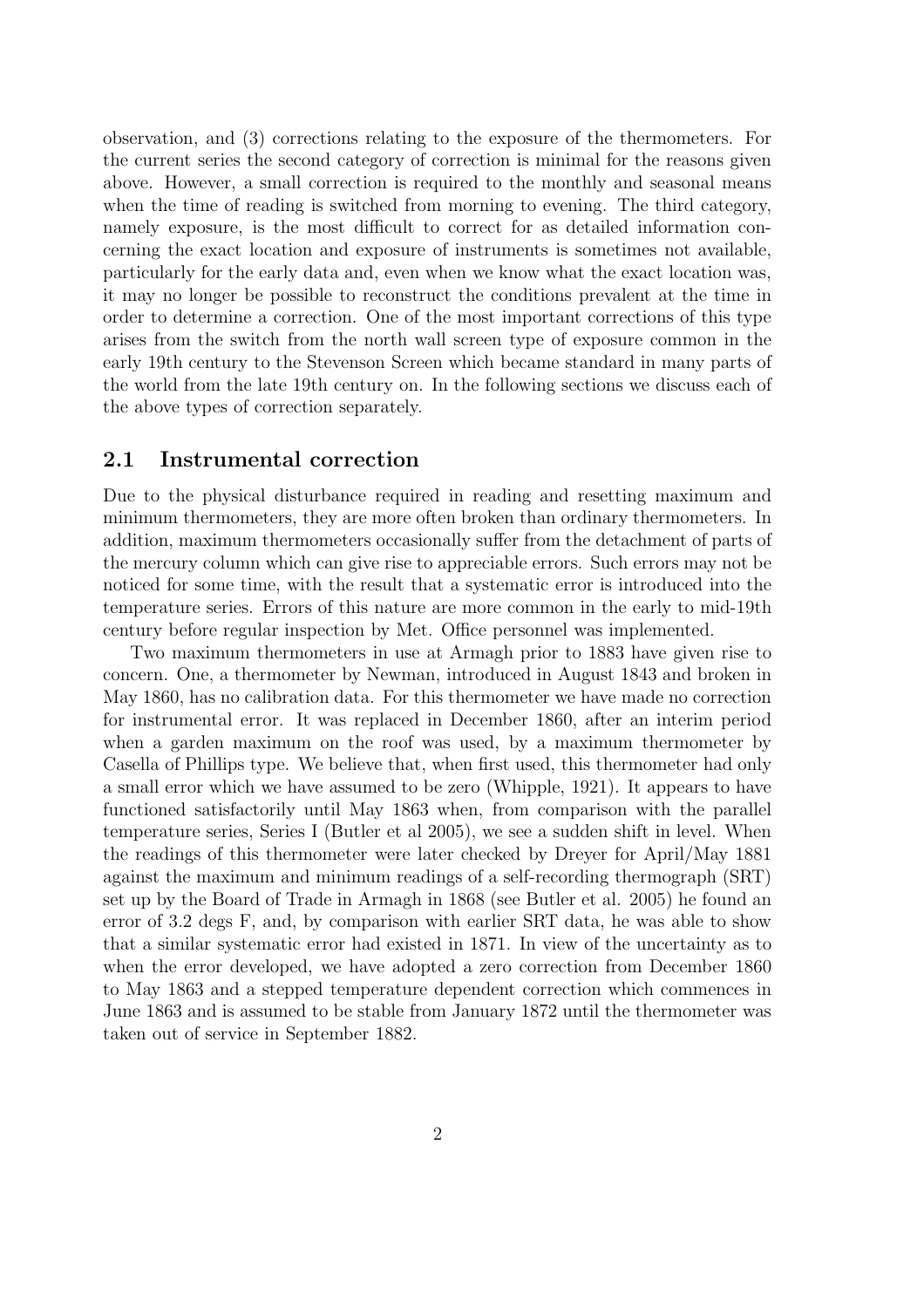| Therm. Type(Manufact.ID No.) | Period of use                           | Temp.RangeF  | Cor.Applied <sup>a</sup> |
|------------------------------|-----------------------------------------|--------------|--------------------------|
| Newman                       | $1/12/1843 - 8/5/1860$                  | Full         | $0.0\,$                  |
| Casella Garden               | $10/5/1860 - 6/12/1860$                 | $\leq 40$    | 0.0                      |
| (on roof)                    |                                         | 41-60        | $-0.1$                   |
|                              |                                         | 61-68        | 0.0                      |
|                              |                                         | $\geq 68$    | $-0.1$                   |
| Casella                      | $7/12/1860 - 31/5/1863$                 | Full         | 0.0                      |
| Casella                      |                                         |              | $-1.6*$                  |
|                              | $1/6/1863 - 31/12/1871$                 | $48$         |                          |
|                              |                                         | 50           | $-1.7*$                  |
|                              |                                         | 60           | $-2.1*$                  |
|                              |                                         | 70           | $-2.6*$                  |
|                              |                                         | $\geq$ 74    | $-2.9*$                  |
| Casella                      | $1/1/1872 - 30/9/1882$                  | $32$         | $-1.9$                   |
|                              |                                         | 40           | $-2.5$                   |
|                              |                                         | 50           | $-2.4$                   |
|                              |                                         | 60           | $-3.4$                   |
|                              |                                         | 70           | $-4.2$                   |
|                              |                                         | $\geq 80$    | $-3.8$                   |
| Negretti 3404                | $1/10/1882 - 31/12/1882$                | $\leq\!\!23$ | $0.0\,$                  |
|                              | and                                     | 30           | $-0.4$                   |
|                              | $1/1/1884 - 19/10/1899$                 | 40           | $-0.6$                   |
|                              |                                         | 50           | $-0.6$                   |
|                              |                                         | 60           | $-0.7$                   |
|                              |                                         | 70           | $-0.5$                   |
|                              |                                         | $\geq 80$    | $-0.5$                   |
| Self-Rec.Therm.              | $1/1/1883 - 31/12 - 1883$               | Full         | 0.0                      |
| MO.1770                      | $20/10/1899$ to $31/12/1903$            |              | 0.0                      |
|                              |                                         |              |                          |
|                              | $1/1/1904$ to $31/12/1907$ <sup>c</sup> |              | $-0.1$                   |
|                              | $1/1/1908$ to $31/12/1909$              |              | $-0.2$                   |
|                              | $1/1/1910$ to $1/6/1910$                |              | $-0.1$                   |
|                              | $1/7/1910$ to $31/6/1912$               |              | 0.0                      |
|                              | $1/7/1912$ to $31/12/1913$              |              | $-0.1$                   |
|                              | $1/1/1914$ to $31/6/1917$               |              | 0.0                      |
|                              | $1/7/1917$ to $31/12/1917$              |              | $-0.1$                   |
|                              | $1/1/1918$ to $31/12/1918$              |              | 0.0                      |
|                              | $1/1/1919$ to $31/12/1919$              |              | 0.1                      |
|                              | $1/1/1920$ to $31/6/1920$               |              | $0.2\,$                  |
|                              | $1/7/1920$ to $31/12/1920$              |              | $0.3\,$                  |
|                              | $1/1/1921$ to $25/5/1921$               |              | 0.4                      |
| MO.14431                     | $26/5/1921$ to $31/12/1933$             |              | 0.0                      |
|                              | $1/1/1934$ to $31/12/1937$              |              | $-0.1$                   |
|                              | $1/1/1938$ to $31/12/1946$              |              | $-0.2$                   |
|                              | $1/1/1947$ to $31/12/1947$              |              | $-0.3$                   |
|                              | $1/1/1948$ to $31/12/1948$              |              | $-0.2$                   |
|                              | $1/1/1949$ to $31/12/1949$              |              | $-0.1$                   |
|                              | $1/1/1950$ to $12/8/1969$               |              | 0.0                      |
| MO. 28402                    | $13/8/1969$ to $31/12/1971$             |              | 0.0                      |
| No.62271/69                  | (spare) $1/1/1972$ to $11/4/1988$       |              | $\overline{\phantom{a}}$ |
| No. 29536                    | $1/1/1972$ to $31/12/1973$              |              | 0.0                      |
|                              | $1/1/1974$ to $30/4/1986$               |              | 0.1                      |
|                              | $1/5/1986$ to $31/12/1991$              |              | 0.0                      |
|                              |                                         |              |                          |
| No. 51235                    | $1/1/1992$ to $15/7/1997$               |              | 0.0                      |
|                              | $16/7/1997$ to $6/1/1998$               |              | $-0.1$                   |
| No. 55335                    | $14/1/1997$ to $26/10/1998$             |              | $-0.1$                   |
|                              | 27/10/1998 to 27/4/1999                 |              | 0.0                      |
| No. 56070/95                 | 28/4/1999 to 23/8/1999                  |              | 0.0                      |
| No. 55664/90                 | 24/8/1999 to 27/10/1999                 |              | 0.0                      |
|                              | 28/10/1999 to 31/12/1999                |              | 0.1                      |
|                              | $1/1/2000$ to $30/11/2000$              |              | 0.0                      |
| No. 55280                    | $1/12/2000$ to $30/6/2000$              |              | 0.0                      |
|                              | $1/7/2001$ to $28/11/2001$              |              | $-0.2$                   |
| No. 256546/98                | $28/11/2001$ to $31/12/2004$            |              | 0.0                      |

Table 1a - Instrumental Corrections for Maximum Thermometers. Corrections are in Fahrenheit up to 31 Dec 1971, subsequently in Celsius. \* Correction is time dependent; interpolated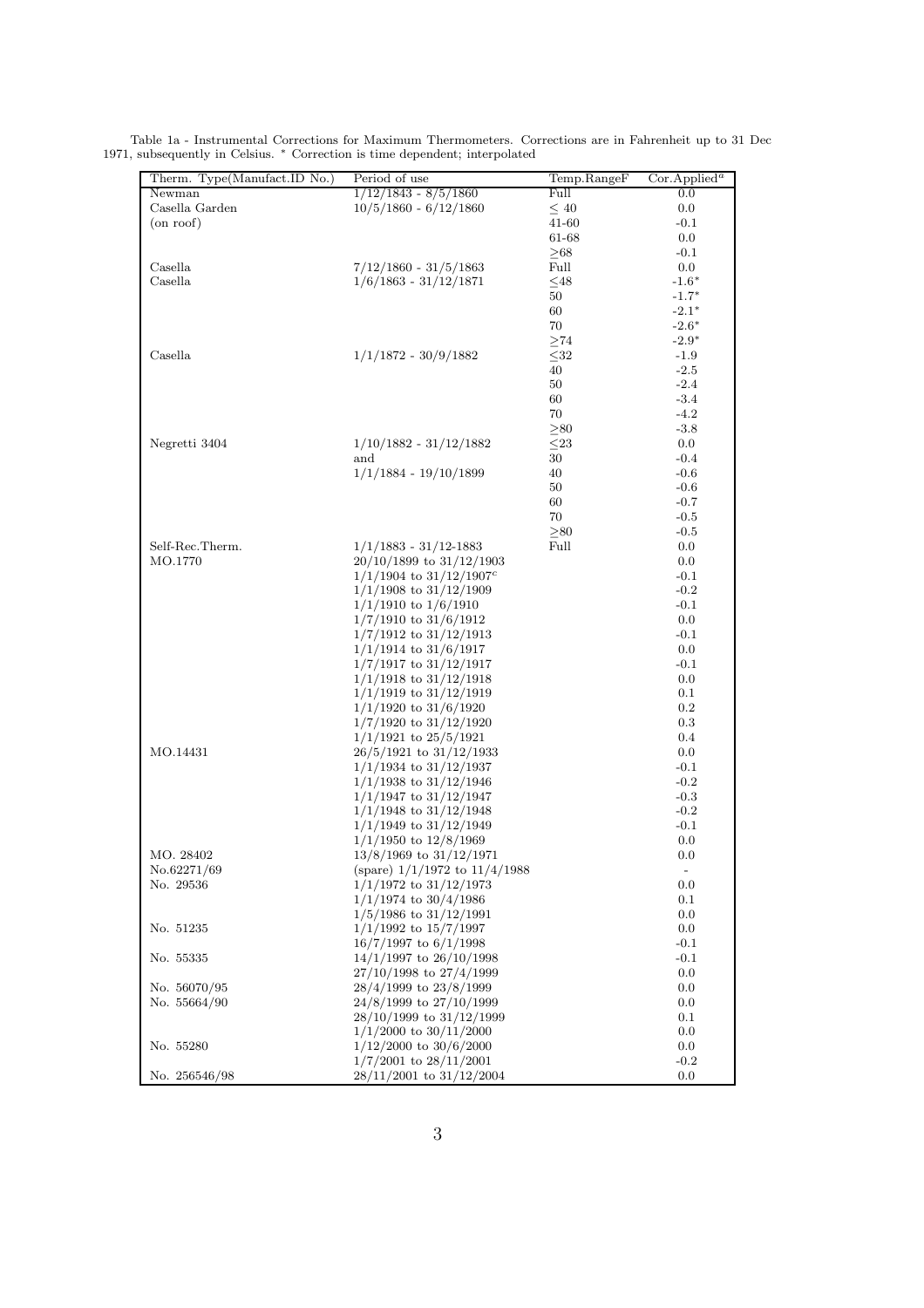| Therm. Type(Manufact.ID No.) | Period of use                | Temp.Range F | Cor.Applied |
|------------------------------|------------------------------|--------------|-------------|
| Newman                       | $12/1843 - 30/9/1882$        | $\leq16$     | 0.8         |
|                              |                              | 20           | $1.0\,$     |
|                              |                              | 30           | $1.6\,$     |
|                              |                              | 40           | $1.0\,$     |
|                              |                              | 50           | 0.0         |
|                              |                              | $\geq 60$    | $-0.7$      |
| Casella 427                  | $1/10/1882 - 31/12/1882$     | Full         | 0.0         |
| Self. Rec. Therm.            | $1/1/1883 - 31/12/1883$      | Full         | 0.0         |
| Casella 427                  | $1/1/1884 - 1/11/1899$       | Full         | 0.0         |
| MO 78                        | $2/11/1899 - 12/1902$        |              | 0.0         |
|                              | $1/1/1903$ to $31/12/1903$   |              | $-0.1$      |
|                              | $1/1/1904$ to $31/6/1904$    |              | 0.0         |
|                              | $1/7/1904$ to $31/12/1904$   |              | 0.1         |
|                              | $1/1/1905$ to $31/12/1905$   |              | 0.0         |
|                              | $1/1/1906$ to $31/12/1906$   |              | 0.1         |
|                              | $1/1/1907$ to $31/12/1907$   |              | 0.0         |
|                              | $1/1/1908$ to $31/12/1908$   |              | 0.1         |
|                              | $1/1/1909$ to $31/12/1909$   |              | 0.0         |
|                              | $1/1/1910$ to $31/12/1910$   |              | 0.1         |
|                              | $1/1/1911$ to $31/12/1911$   |              | 0.2         |
|                              | $1/1/1912$ to $31/12/1912$   |              | 0.1         |
|                              | $1/1/1913$ to $31/8/1913$    |              | 0.0         |
|                              | $1/9/1913$ to $31/12/1913$   |              | 0.1         |
|                              | $1/1/1914$ to $31/12/1917$   |              | 0.2         |
|                              | $1/1/1918$ to $31/12/1918$   |              | 0.1         |
|                              | $1/1/1919$ to $31/12/1928$   |              | 0.0         |
|                              | $1/1/1929$ to $31/12/1938$   |              | 0.1         |
|                              | $1/1/1939$ to $31/12/1950$   |              | 0.0         |
|                              | $1/1/1951$ to $31/12/1951$   |              | $-0.1$      |
|                              | $1/1/1952$ to $31/12/1952$   |              | $-0.2$      |
|                              | $1/1/1953$ to $31/6/1953$    |              | $-0.1$      |
|                              | $1/7/1953$ to $31/6/1954$    |              | 0.0         |
|                              | $1/7/1954$ to $31/12/1954$   |              | 0.1         |
|                              | $1/1/1955$ to $31/6/1955$    |              | $0.2\,$     |
|                              | $1/7/1955$ to $28/1/1957$    |              | 0.3         |
| MO.31479                     | $29/1/1957$ to $31/12/1971$  |              | 0.1         |
| No.62131                     | $1/1/1972$ to $22/5/1978$    |              | $-0.1$      |
|                              | $23/5/1978$ to $29/4/1986$   |              | 0.1         |
| No. 62510/70                 | $30/9/1986$ to $19/12/1989$  |              | 0.4         |
|                              | 20/12/1989 to 31/8/1990      |              | 0.2         |
|                              | $1/9/1990$ to $30/9/1991$    |              | 0.0         |
|                              | $1/10/1991$ to $31/12/1991$  |              | 0.1         |
| No. 7897                     | $1/1/1992$ to $11/10/1993$   |              | 0.1         |
|                              | $12/10/1993$ to $28/10/1994$ |              | 0.0         |
|                              | $29/10/1994$ to $9/11/1995$  |              | 0.2         |
|                              | $10/11/1995$ to $15/7/1997$  |              | 0.1         |
| $No.71411$ (spare)           | $16/7/1997$ to $29/10/1997$  |              | 0.0         |
| No. 68479/86                 | $30/10/1997$ to $5/1/1998$   |              | 0.0         |
| No. 71650/96                 | $6/1/1998$ to $23/8/1999$    |              | $0.0\,$     |
| No. 71652                    | 24/8/1999 to 27/10/1999      |              | 0.0         |
|                              | 28/10/1999 to 29/11/2000     |              | 0.1         |
|                              | $30/11/2000$ to $28/11/2001$ |              | 0.0         |
|                              | $29/11/2001$ to $31/12/2001$ |              | $-0.1$      |
|                              | $1/1/2002$ to $31/12/2004$   |              | 0.0         |

Table 1b - Instrumental Corrections for Minimum Thermometers. Corrections are in Fahrenheit up to 31 Dec 1971, later in Celsius.

The temperature dependent corrections for this thermometer have been derived by comparison of the daily maximum readings from the thermometer and the maximum temperatures recorded by the SRT for the same days (p42, Coughlin, 1998). For all other maximum thermometers that have subsequently been used at Armagh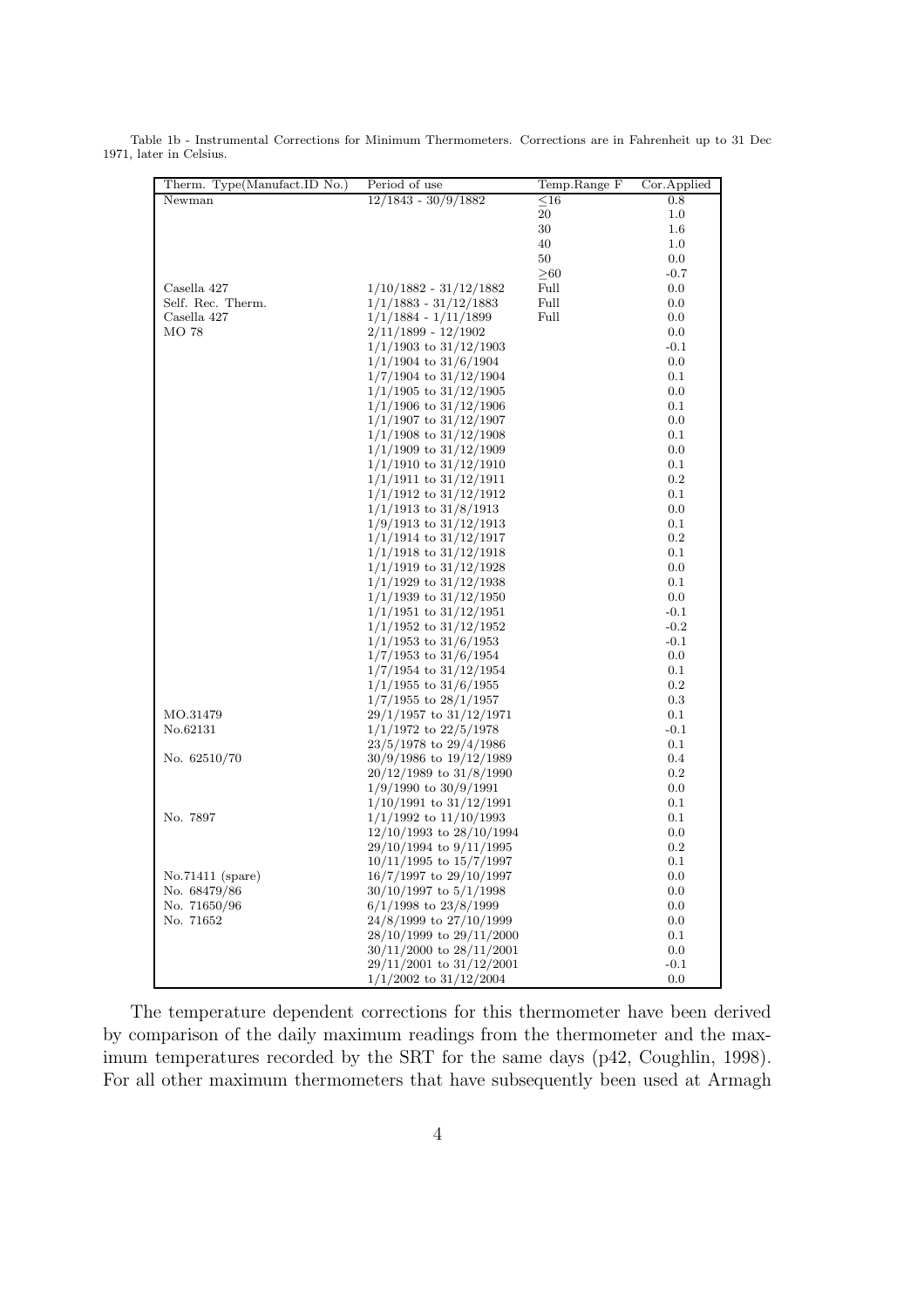Observatory, detailed thermometer corrections are available from archived meta-data  $(García-Suárez et al, 2004a).$ 

For all minimum thermometers except the first by Newman (employed from August 1843 to September 1882) calibration data is available from the archived metadata. Using the same procedure adopted for the Casella Maximum thermometer outlined above, a temperature-dependent correction for the Newman minimum has been determined (Coughlin, 1998). Details of the instrumental corrections for all maximum and minimum thermometers are given in Table 1.

For the calendar year 1883, whilst the SRT was still in operation, no conventional maximum or minimum thermometers were used. For this year alone, the maximum and minimum data in Series II are taken from the published SRT data with no further instrumental corrections applied.

#### 2.2 Correction for time of observation

The principal advantage of maximum and minimum thermometers for the determination of mean temperature derives from the relative insensitivity of their readings to the time the reading is made. Nevertheless, substantial changes in the time of observation can have a small and systematic effect on the derived mean monthly, seasonal and annual values. Thus long term averages of evening readings can differ slightly from averages of morning readings. At Armagh, readings of maximum and minimum temperatures were initially made in the morning, but later, from around 1865 till December 1958, readings were made in the evening. Subsequently, through instruction from the Met. Office, readings reverted to the morning. An empirically determined correction for the effect of this twelve hour change in the time of reading was made using the SRT data for 1875/6 (Coughlin, 1998). The corrections required were  $+0.08$  degs F for the maximum and  $+0.19$  degs F for the minimum, to be applied over the period (1865-1958) when observations were made in the evening (Coughlin, 1998). These corrections have been applied here to the monthly, seasonal and annual means, but not to daily values.

#### 2.3 Correction for exposure

Parker (1994) has discussed the differences between exposure effects using north wall screens and the, now more common, Stevenson Screen. He concludes that, for the determination of mean temperatures, there is little systematic difference between the two types of screen, provided direct radiation has been shielded. However, for maximum and minimum temperatures, appreciable corrections are required because of the influence of the buildings adjacent to to the north wall screen. Thus maximum and minimum series that have switched from a north wall screen type of exposure to a Stevenson Screen must be corrected.

From detailed descriptions of the order in which instruments were read (M117, Butler and Hoskin, 1987; García-Suárez et al. 2004a) written in 1846 and 1865, we can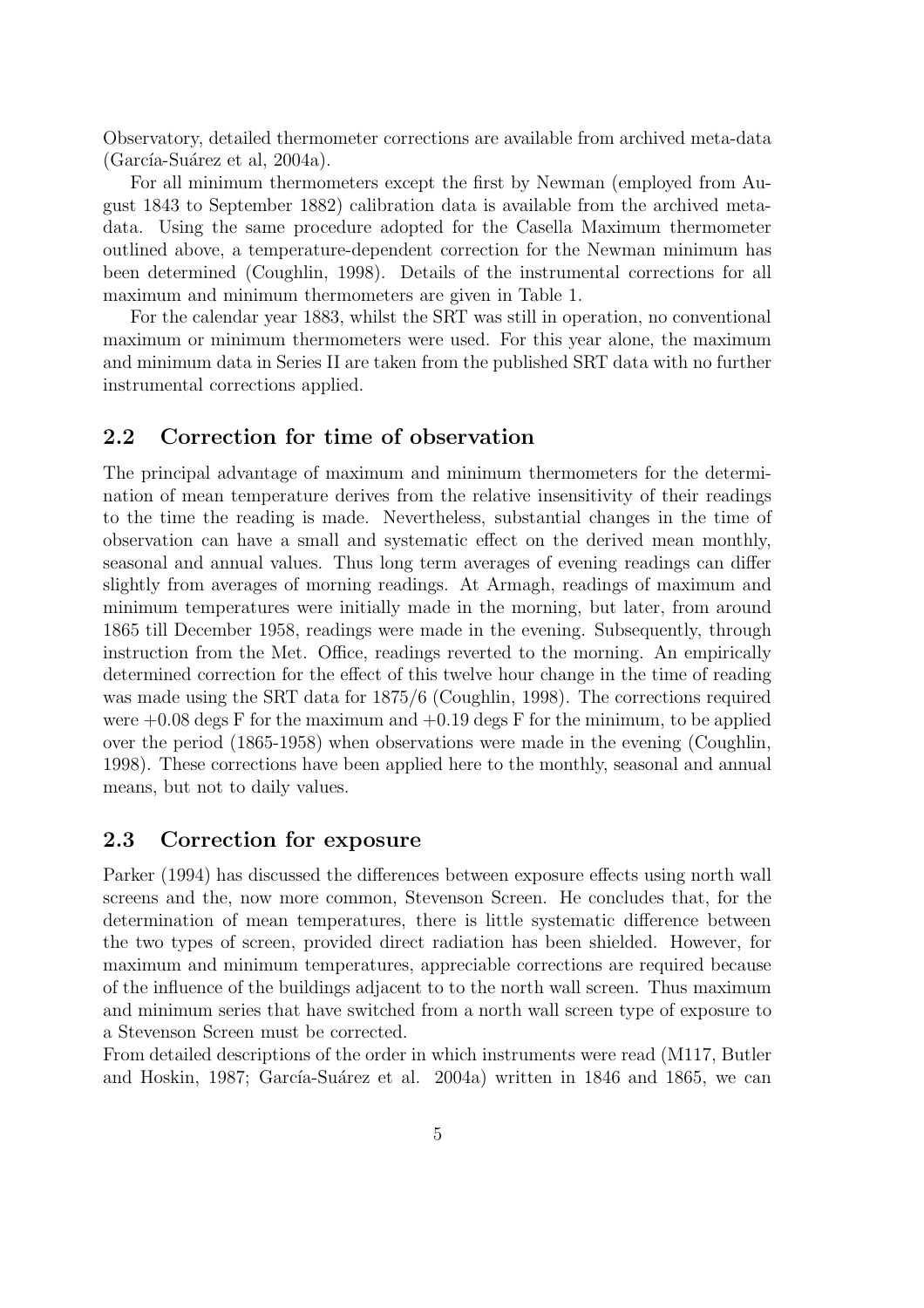surmise that the maximum and minimum thermometers in use at those times were fixed in a horizontal position close to, or possibly on the sill of, the north window of the East (1827) Tower. This was essentially a north wall screen type of exposure. It would not have been possible for the maximum and minimum thermometers to have been placed inside the bright metal box which housed the external thermometer (used for Series I) and the hygrometer (used for Series III). Therefore we do not know whether screening from early morning summer sunshine was provided. However, considering the care taken to screen the other thermometers, we would be surprised if similar provision was not made for the maximum and minimum thermometers. As, after this lapse of time, it seems unlikely that we can fully resolve this issue, we decided to standardise our maximum and minimum data over the period 1843-1882 against the SRT. The SRT also used a north wall screen type of exposure (see Figure 1 Butler et al, 2005, for an illustration) and was situated on the north wall of the adjacent Meteorological Building, approximately 4 metres east and 8 metres south of the north window of the East Tower. From a comparison of the published readings of the SRT for 1874, 1876, 1881 and 1882 at the time of reading of the external thermometer, we have found only a very small systematic difference ( 0.16 degs F, ∼0.1 degs C) between the mean temperatures for both sites. Therefore, we believe the mean temperature at the position of the north wall screen of the SRT was very close to that at the north window of the East Tower, that is the exposure for the two sites was similar. However, even if there was a small difference in exposure between the two sites, this is likely to have been removed by our adoption of temperature dependent thermometer corrections determined from comparison with the SRT, as discussed earlier.

A much more significant difference in exposure occurred when the maximum and minimum thermometers were moved in 1884 into a Stevenson Screen situated well away from the influence of neighbouring buildings (see Figure 1). Parker (1994) found that although mean temperatures determined from maximum and minimum thermometers in north wall screens were not substantially different from those housed in Stevenson Screens, the diurnal temperature range was significantly lower for north wall screens than Stevenson Screens. This is evidently due to the proximity of masonry with a substantial thermal inertia.

Regrettably, no simultaneous readings were obtained in Armagh between the earlier NWS exposure of the SRT (or the bright metal box in the north window of the East Tower) and the Stevenson Screen - the latter simply replaced the former. However, a very similar set of meteorological equipment had been set up at the Valentia Island Observatory in County Kerry and there an identical SRT to that formerly at Armagh, continued in operation in parallel with maximum and minimum thermometers in a Stevenson Screen until the 1960s. In Table 2 we show the comparison of mean monthly maximum and minimum temperatures from the SRT with the mean monthly maximum and minimum from thermometers in the Stevenson Screen at Valentia for the years 1955-59. There is a significant and consistent annual cycle in the differences between the two sets of readings with a substantially larger diurnal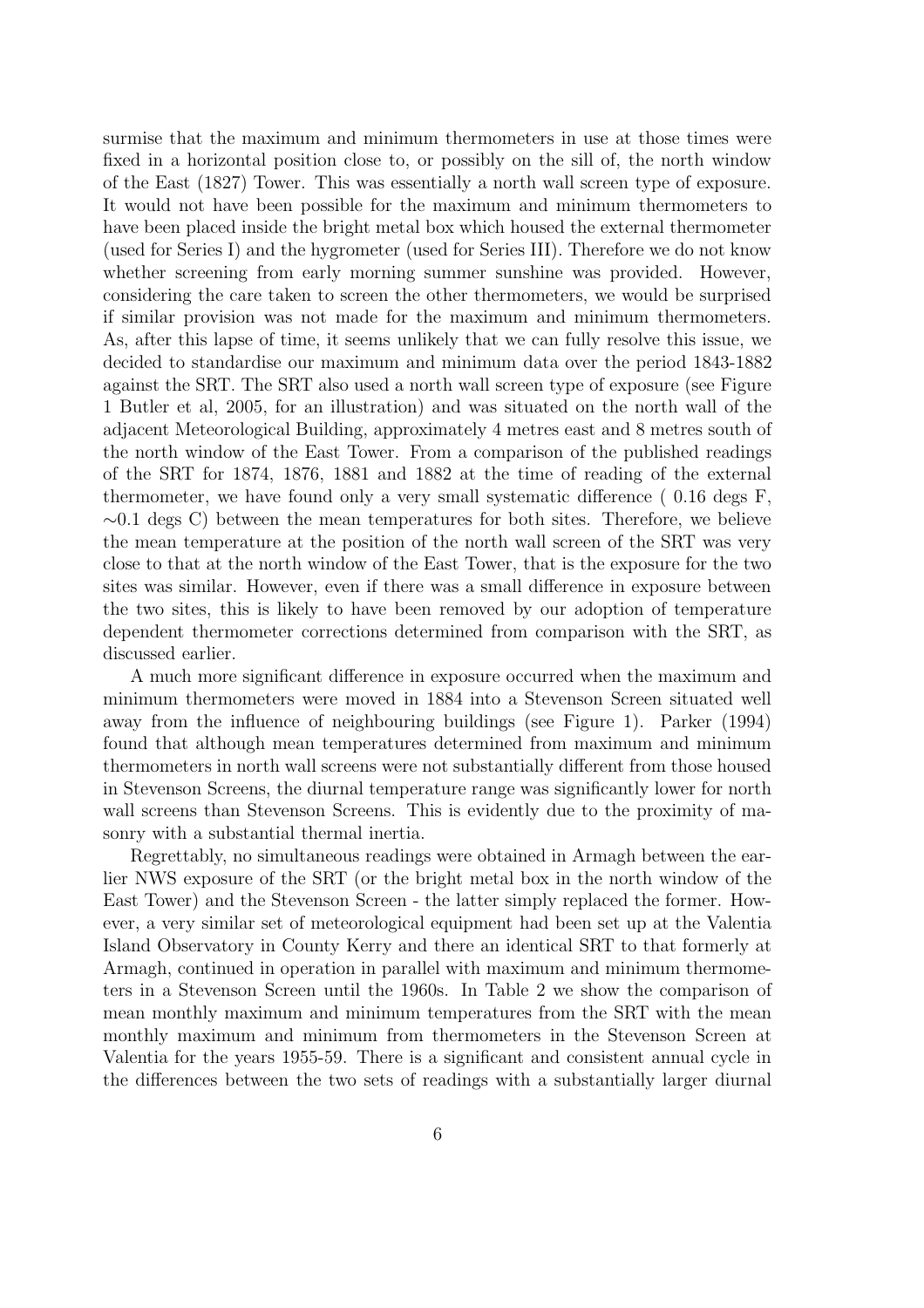variation evident in readings from the Stevenson Screen. On average, in the Stevenson Screen, the maxima are approximately 1.0 deg. F (0.56 deg C) warmer and the minima 1.6 deg F (0.89 deg C) cooler than the NWS of the SRT. These findings are broadly consistent with those of Marriott (1879) and Parker (1994) for other types of NWS.

As the SRT in Valentia (which still survives) is identical to that formerly at Armagh and the general conditions of the site broadly similar to that at Armagh (though Valentia is wetter and windier) we decided to adopt the Valentia data as the basis of our correction for exposure of the maximum and minimum data from Armagh prior to the introduction of the Stevenson Screen in January 1884. The correction for exposure to the daily maximum and minimum temperatures in the interval 1843-1883 is shown in Figure 2. It is based on the mean monthly difference Stevenson Screen - SRT of the maximum and minimum temperatures at Valentia over the five year period 1955-59. This correction has been applied to the Armagh maximum and minimum temperature data from 1843-1883. On average, this has the effect of raising the mean maximum temperature by 0.55 degs C, lowering the mean minimum by 0.93 deg C, and lowering the mean temperature by 0.19 deg C over this period compared to the uncorrected data.

Table 2. Mean monthly differences in maximum and minimum temperatures recorded in a Stevenson Screen and by the Self-Recording Thermograph (SRT) in a North Wall Screen at Valentia Observatory, 1955-1959

| ngagupan nglegii - 1701 mi<br><i>vvall</i> puteen<br>$($ uego r $)$ |         |         |         |      |         |         |        |        |        |        |        |         |
|---------------------------------------------------------------------|---------|---------|---------|------|---------|---------|--------|--------|--------|--------|--------|---------|
|                                                                     | Maximum |         |         |      |         | Minimum |        |        |        |        |        |         |
|                                                                     | 1955    | 1956    | 1957    | 1958 | 1959    | Mean    | 1955   | 1956   | 1957   | 1958   | 1959   | Mean    |
| Jan                                                                 | $1.0\,$ | 0.6     | 1.2     | 1.0  | $1.2\,$ | 1.00    | $-0.7$ | $-1.3$ | $-1.3$ | $-1.3$ | $-1.8$ | $-1.28$ |
| Feb                                                                 | $1.2\,$ | 1.1     | 1.3     | 1.1  | 0.7     | 1.08    | $-1.3$ | $-1.6$ | $-1.6$ | $-1.3$ | $-1.6$ | $-1.48$ |
| Mar                                                                 | 2.1     | 1.0     | 0.9     | 0.9  | 1.3     | 1.24    | $-1.5$ | $-1.6$ | $-1.3$ | $-1.9$ | $-1.8$ | $-1.62$ |
| Apr                                                                 | 1.7     | $1.2\,$ | $1.0\,$ | 1.3  | 0.6     | 1.16    | $-1.6$ | $-1.4$ | $-1.9$ | $-2.8$ | $-1,8$ | $-1.90$ |
| May                                                                 | 0.7     | 0.6     | 0.7     | 1.0  | 1.2     | 0.84    | $-1.8$ | $-2.0$ | $-2.3$ | $-1.8$ | $-1.9$ | $-1.96$ |
| Jun                                                                 | 0.4     | 0.0     | $1.0\,$ | 0.6  | 0.1     | 0.40    | $-1.9$ | $-1.8$ | $-2.2$ | $-2.0$ | $-1.9$ | $-1.96$ |
| Jul                                                                 | 0.6     | 0.0     | 0.9     | 0.5  | 0.7     | 0.59    | $-2.3$ | $-2.1$ | $-2.0$ | $-2.1$ | $-1.9$ | $-2.08$ |
| Aug                                                                 | 0.7     | 0.7     | 1.3     | 1.1  | 1.8     | 1.12    | 0.3    | $-1.4$ | $-2.0$ | $-1.8$ | $-1.6$ | $-1.30$ |
| Sep                                                                 | 1.4     | 1.3     | 1.1     | 1.8  | 2.9     | 1.70    | $-1.3$ | $-1.6$ | $-1.8$ | $-1.8$ | $-1.2$ | $-1.54$ |
| Oct                                                                 | $1.2\,$ | $1.6\,$ | 0.9     | 0.9  | $1.6\,$ | 1.24    | $-1.1$ | $-1.4$ | $-2.0$ | $-1.7$ | $-1.7$ | $-1.58$ |
| <b>Nov</b>                                                          | 1.1     | 0.5     | 1.3     | 0.9  | 1.3     | 1.02    | $-1.9$ | $-1.6$ | $-1.7$ | $-2.0$ | $-1.1$ | $-1.66$ |
| Dec                                                                 | 0.8     | $0.4\,$ | 0.7     | 0.8  | 1.1     | 0.76    | $-1.0$ | $-1.7$ | $-1.7$ | $-1.5$ | $-2.4$ | $-1.66$ |

Stevenson Screen - North Wall Screen (degs F)

Over the period December 2003 to October 2004, we tested these results by monitoring the temperature inside the light metal box in the north window of the East Tower with a *Gemini Datalogger Tinytag Temperature Sensor* incorporating a  $10K\Omega$ NTC encapsulated thermistor previously calibrated in the Stevenson Screen. Readings were recorded automatically every half hour and read out at the end of the run. The results imply a mean correction of  $0.42^{\circ}$ C to the maximum and  $-0.95^{\circ}$ C to the minimum, closely similar to those derived from the Valentia data. As the latter were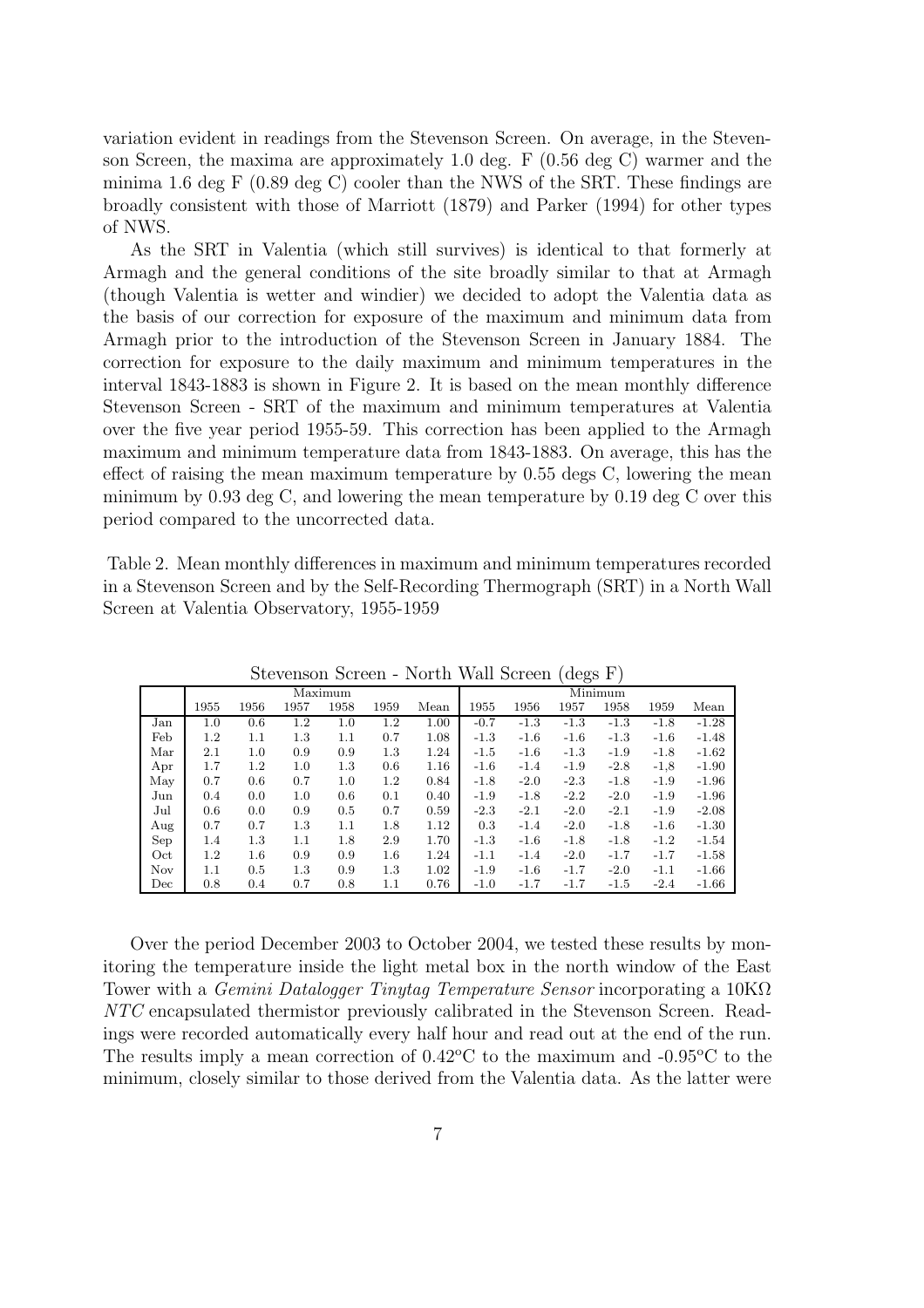derived from a more extended period, covering all seasons, we have used these corrections to correct the Armagh maximum and minimum temperatures from 1843 to 1883 for exposure.

The corrected daily maximum and minimum temperatures are listed in Tables 3 and 4. These data have been corrected for the instrumental errors listed in Table 1 and the move from the North Wall Screen type of exposure to the Stevenson Screen in Table 2. Tables 5 and 6 list the mean monthly maximum and minimum temperature respectively. Table 7 contains the mean seasonal maximum and minimum temperatures and the daily temperature range, and Table 8, similar mean annual data. In addition to the corrections made for Tables 3 and 4, a small correction has been made to data from 1865 to 1958 (see Section 2.2) when readings were made in the evening rather than the morning. Thus, a straight average of the daily readings in Tables 3 and 4 for the period 1865 to 1958 will differ slightly from the mean values in Tables 5, 6, 7 and 8.

## 3 Mean annual maximum, minimum temperatures and the daily temperature range

In Figure 3, we plot the annual mean maximum and minimum temperatures and the daily temperature range (DTR) over the entire period they are available. On both year to year and decadal timescales the behaviour of mean maxima and mean minima is generally similar, with warm periods in the mid-19th century and in the middle and at the end of the 20th century. The coolest period in both maximum and minimum was the penultimate decade of the 19th century. There appears to be a decreasing trend in the DTR which is more pronounced at the beginning and end of the series than in the middle. Palle and Butler (2001) have remarked on the gradually increasing cloud levels over Ireland since the late 19th century that is evidenced from declining numbers of sunshine hours as well as other data. The gradual decline in DTR, seen in Figure 3, is consistent with such an increase in cloudiness. We have looked to see if there is any seasonal dependence in the DTR present in our data but we have found no significant effect.

## 4 Acknowledgements

Many people have contributed to this meteorological data series, most notably staff members of Armagh Observatory who, as part of their daily routine, provided the basic observations. In particular, over recent years, we acknowledge the contributions of Robert Scott, John McGinn and Shane Kelly. Likewise, we wish to acknowledge the help of the staff of the UK Meteorological Office who have regularly inspected the equipment and site since the 1860s.

For supplying data from the Self Recording Thermograph at Valentia Observatory,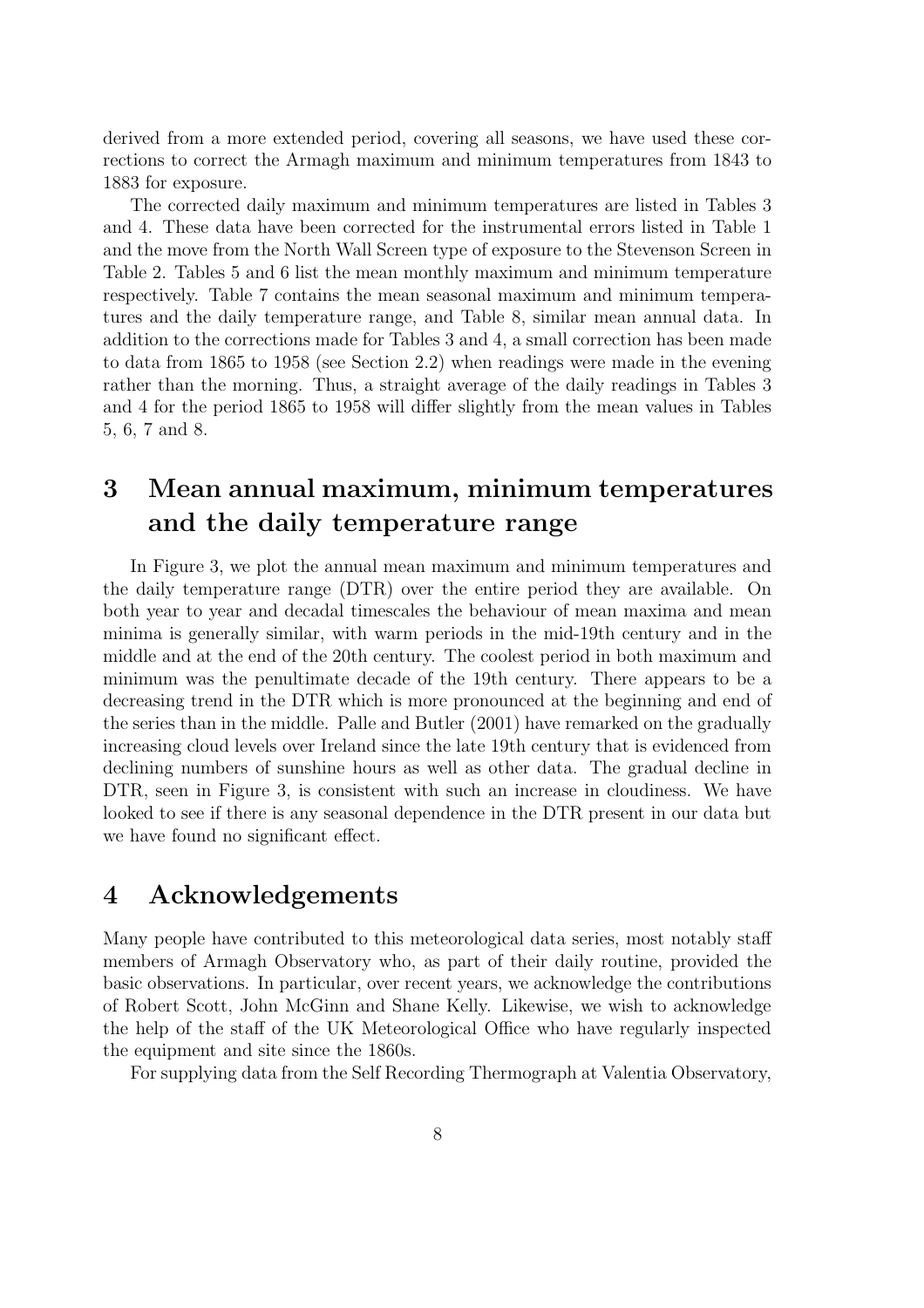County Kerry, we thank Mr J. O'Sullivan of Met Eireann. Finally, we wish to thank Dr David Lister of the University of East Anglia for alerting us to some erroneous readings in an earlier compilation.

This work has been supported in part by The UK Heritage Lottery Fund (RF-98- 01507) for Northern Ireland and the Soldiers and Sailors Land Trust Fund (RF. No. 46 AG 152) administered by the Department of the Taoiseach, Dublin. Armagh Observatory is grant aided by the Department of Culture, Arts and Leisure for Northern Ireland.

#### References:

- Butler, C.J. and Hoskin, M.A. 1987. The archives of Armagh Observatory. J. Hist. Astron. 18, 295-307.
- Butler, C.J. and Johnston, D.J. 1996, A provisional long mean air temperature series for Armagh Observatory, J. Atmosph. Terrestrial Phys. 58, 1657-1672 (Paper I).
- Butler, C.J., García-Suárez, A.M. Coughlin, A.D.S. and Morrell, C., 2005, Air temperatures at Armagh Observatory, Northern Ireland from 1796 to 2002. Int. J. Climatol. 25, 1055-1079.
- Coughlin, A.D.S. 1998, Long time series meteorological observations in Ireland and the influences of solar variability on climate. Thesis presented to the University of Ulster for the degree of M.Sc. May 1998.
- Coughlin, A.D.S. and Butler, C.J., 1998, Is urban spread affecting the mean temperature at Armagh Observatory. Irish Astron. J. 25, 125-128.
- García-Suárez, A.M., Hickey, K. and Butler, C.J. 2004a, Meteorological Data recorded at Armagh Observatory: Volume 3 - Meta-data for the Armagh Observatory Meteorological Station, 1795-2004
- Jones, P.D. and Lister, D. 2004. The development of monthly temperature series for Scotland and Northern Ireland. Int. J. Climatol. 24, 569-590.
- Knowles Middleton, W.E. 1996, A History of the Thermometer and its Use in Meteorology, John Hopkins Press, 149-162.
- Marriott, W. 1879. Thermometer exposure Wall versus Stevenson Screens. Quart. J. Roy. Met. Soc. 5, 217-221.
- Palle, E. and Butler, C.J. 2001, Sunshine records from Ireland: cloud factors and possible links to solar activity and cosmic rays, Int. J. Climatol. 21, 709-729.
- Parker, D.E., 1994, Effects of changing exposure of thermometers at land stations, Int. J. Climat. 14, 1-31.
- Report of the Meteorological Committee of the Royal Society, 1867, A description of the self-recording instruments recently erected by the Meteorological Committee of the Royal Society in various parts of the United Kingdom, p27-54
- Whipple, F.J. 1921, Letter to Ellison, 26 Feb. 1921. García-Suárez et al. 2004a, Archive Reference No. ARM/MET/000653.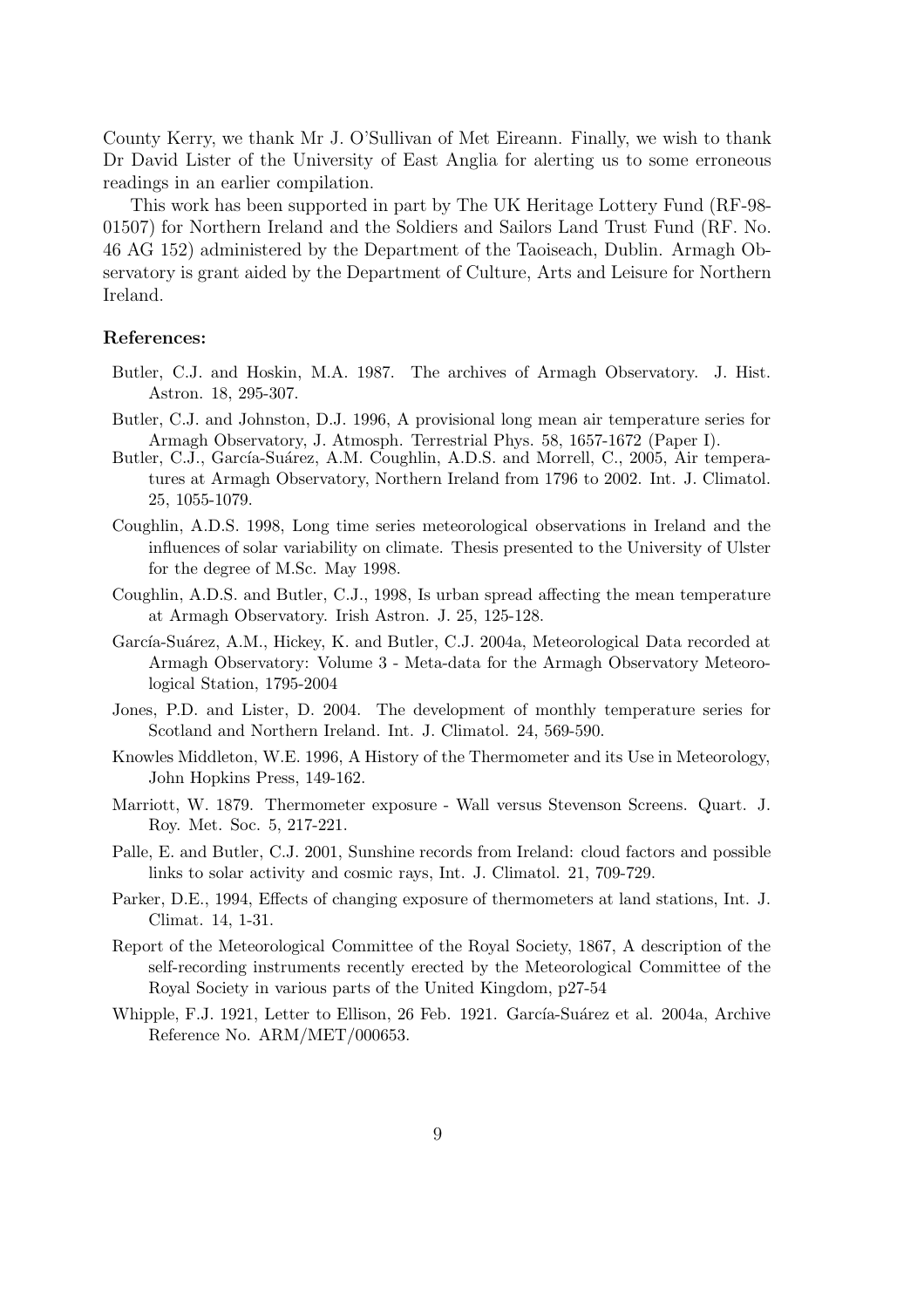

Figure 1: Plan of Armagh Observatory grounds, circa 2000 AD, showing the locations of thermometers used in this study. The East Tower was built in 1827 and the Library in 1963. The north wall screen of the Self-Recording Thermograph was located close to the north wall of the current Library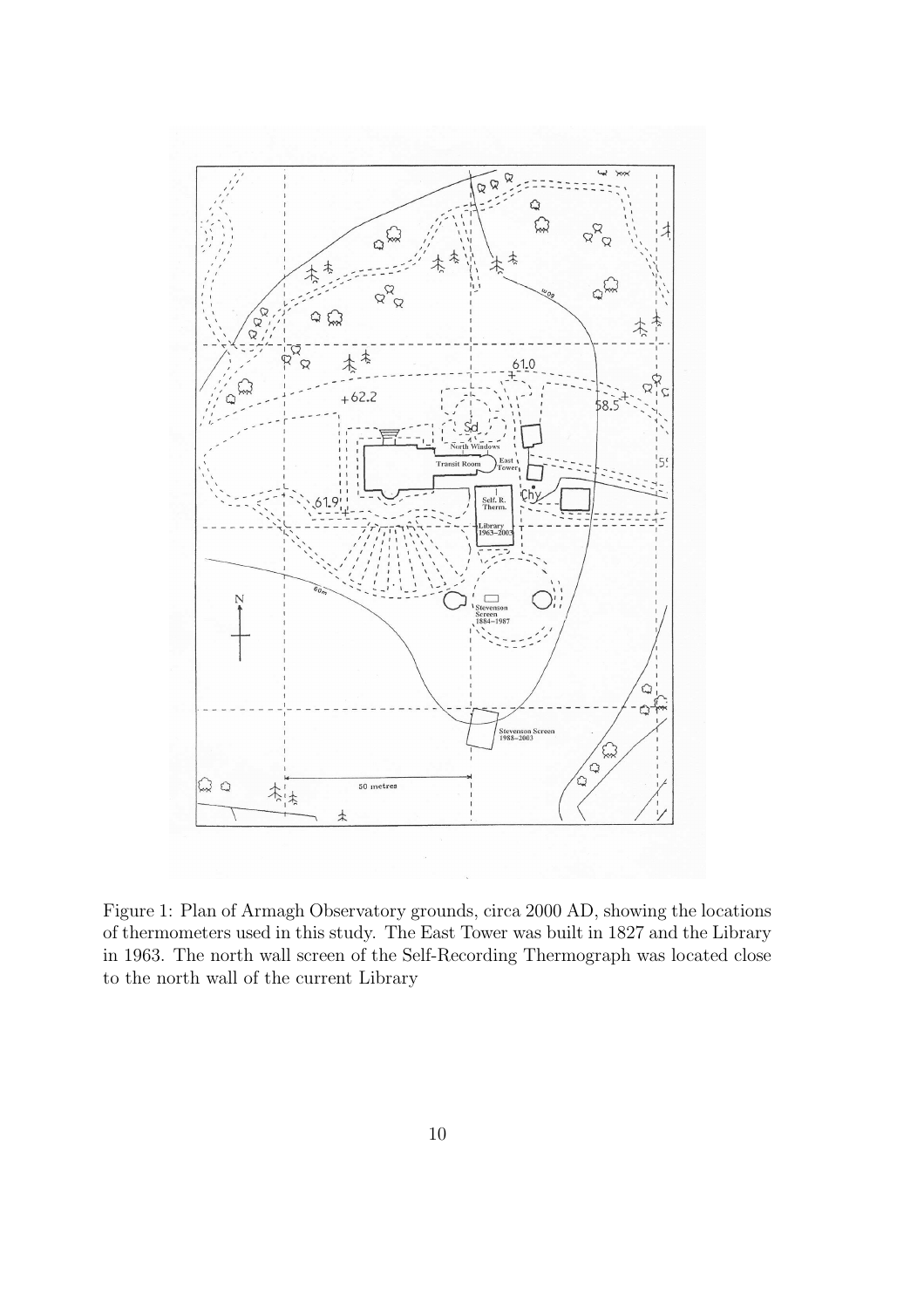

Figure 2: The difference between the mean monthly temperature extrema measured by the Self-Recording Thermograph in a north-wall screen and the standard maximum and minimum thermometers in a Stevenson Screen at Valentia Observatory from 1955 to 1959.